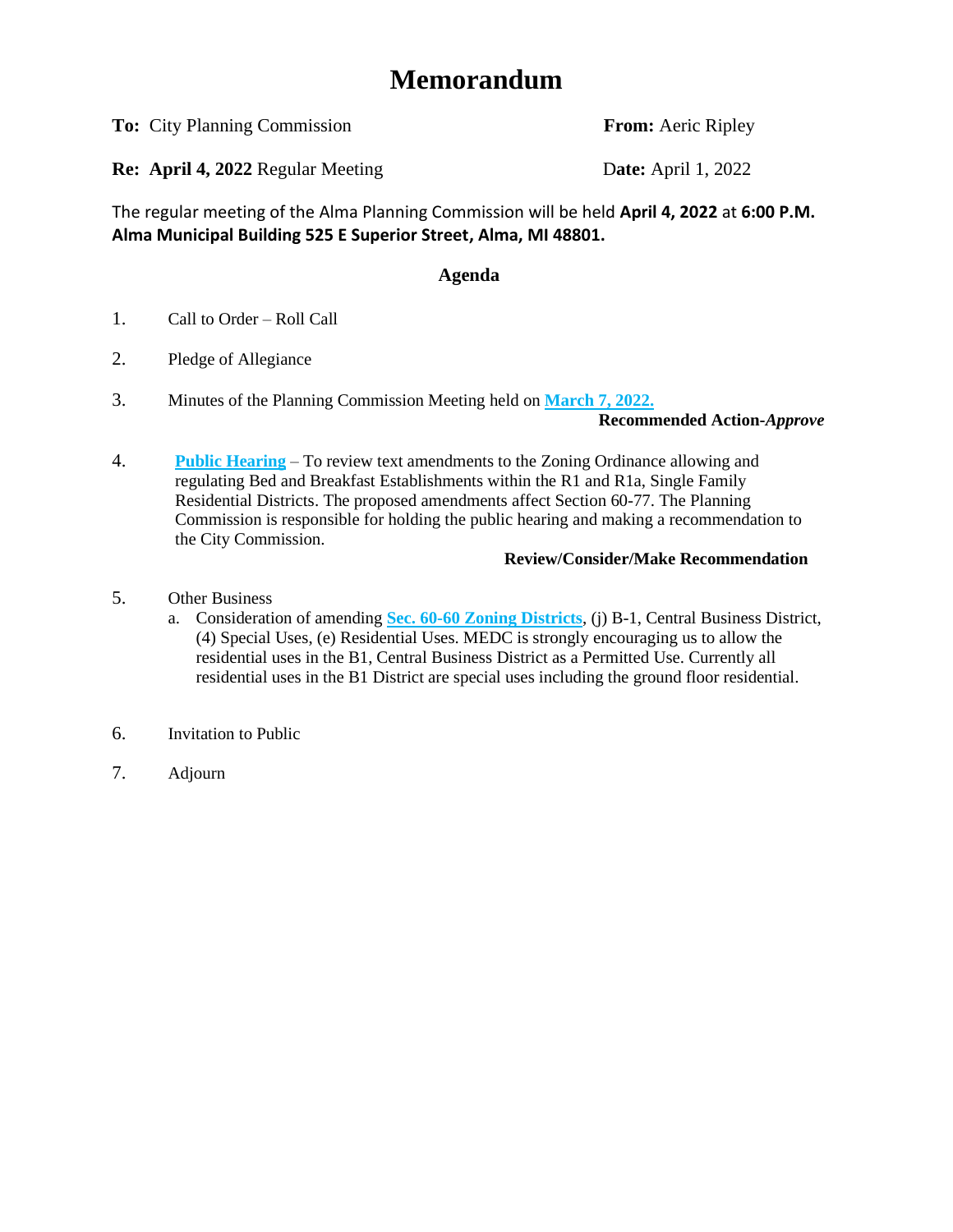### <span id="page-1-0"></span>**City of Alma Planning Commission Minutes March 7, 2022**

Vice-Chair Ellen Richter called a regular meeting of the Alma Planning Commission to order at 6:00 p.m. at the Alma Municipal Building. A quorum of the Planning Commission was present.

| Present:        | Andrew Bare, David Justin, Greg Mapes, Michelle Pitts, and Ellen Richter.  |
|-----------------|----------------------------------------------------------------------------|
| Absent:         | Sonia Gibson, Heather Therrien, Jessica Gilkins (arrived after roll call). |
| Others present: | Aeric Ripley-Interim City Manager/Zoning Administrator.                    |

Vice-Chair Richter led those present in the Pledge of Allegiance to the United States.

#### *Approval of Minutes*

**Motion by Justin, seconded by Bare, to approve the minutes of February 7, 2022, as presented. Motion carried.**

| Yes:    | Bare, Justin, Mapes, Pitts, and Richter. |
|---------|------------------------------------------|
| No:     | none.                                    |
| Absent: | Gibson. Gilkins. and Therrien.           |

#### *Public Hearing*

**Motion by Mapes, seconded by Bare, to open a public hearing at 6:03 p.m. to consider a special use permit request for temporary outdoor sales of fireworks from Phantom Fireworks. Motion carried.**

| Yes:    | Bare, Justin, Mapes, Pitts, and Richter. |
|---------|------------------------------------------|
| No:     | none.                                    |
| Absent: | Gibson, Gilkins, and Therrien.           |

Commission Member Gilkins arrived at 6:04 p.m.

Ripley reviewed the special use permit request from Richard Tapper of Phantom Fireworks. Terms would be the same as last year. The sales tent would be located in the parking lot at 1755 Wright Avenue (Tractor Supply parking lot). Proposed sale dates are June 22, 2022 to July 4, 2022. Secure storage container will be on site, permission has been granted by property owner, an evacuation plan is in place. A copy of appropriate licensing will be provided prior to the start of sales. APD will be notified.

Bare asked if anything differed from last year. Ripley explained it would be the same as the previous year. Brief discussion followed about the use of fireworks in local neighborhoods.

No public comments were received.

**Motion by Pitts, seconded by Justin, to close the public hearing regarding a special use permit request for fireworks sales at 6:06 p.m. Motion carried.**

**Yes: Bare Gilkins, Justin, Mapes, Pitts, and Richter. No: none. Absent: Gibson and Therrien.**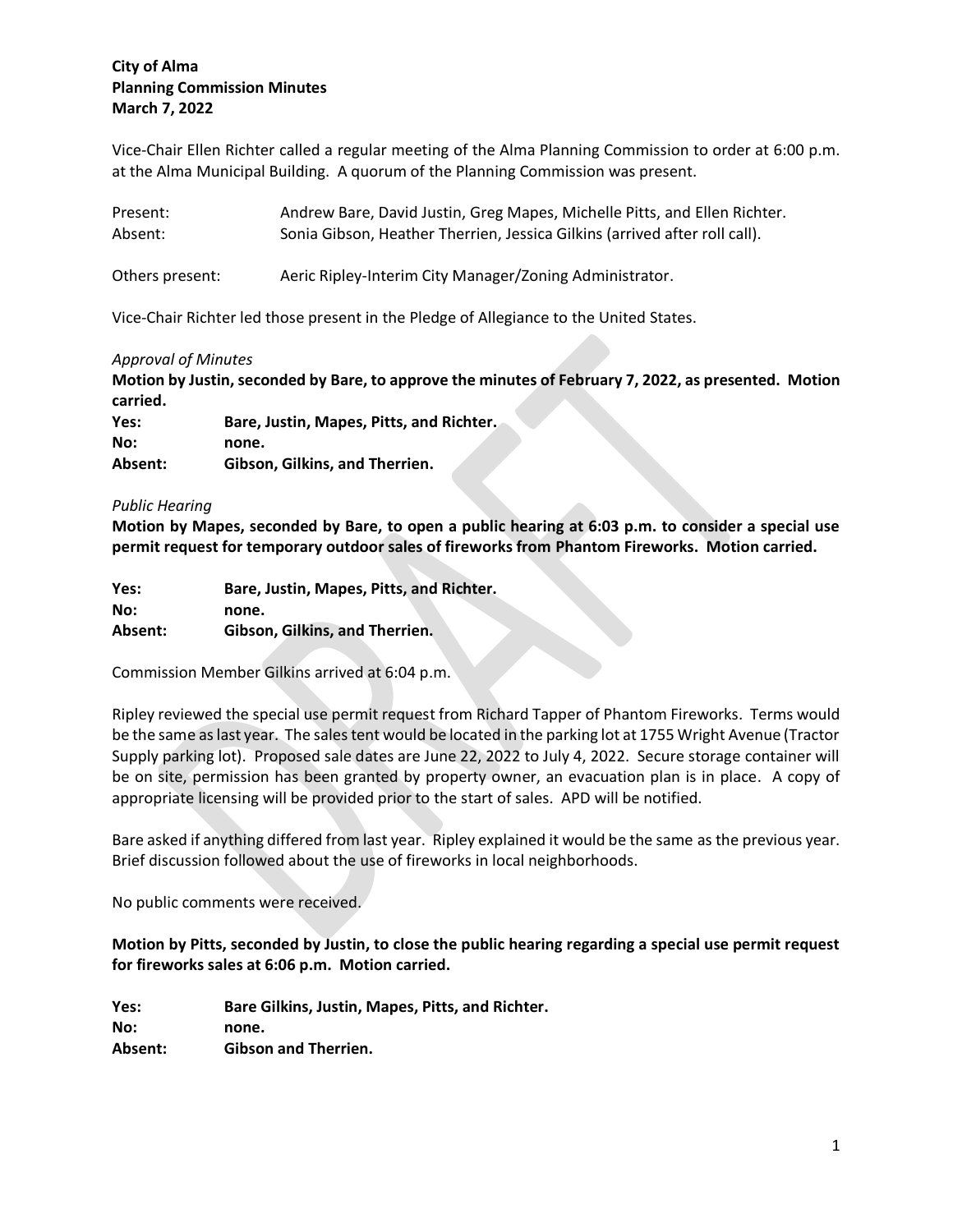**City of Alma Planning Commission Minutes March 7, 2022**

**Motion by Pitts, seconded by Bare, to approve the special use permit request from Phantom Fireworks for fireworks tent sales in the parking lot of 1755 Wright Avenue from June 22, 2022 to July 4, 2022. Motion carried.**

**Yes: Bare Gilkins, Justin, Mapes, Pitts, and Richter. No: none. Absent: Gibson and Therrien.**

#### *Review—Bed and Breakfast Ordinance text amendments*

Ripley reviewed proposed changes to Sec. 60-77 Bed & Breakfast Establishments. Commission members considered each amendment and agreed to amend (3) from 25 percent to 50 percent. Also (4), (9), and (10) will be stricken as each item is currently addressed by building codes. (12) will be amended to be consistent with the current sign ordinance. Discussion followed about the requirement for parking spaces.

#### *Other Business*

Ripley asked the Commission to consider amending rules for fireworks sales to allow for staff review and approval instead of a special use permit and site plan review.

*Invitation to Public* No public comments were offered.

#### *Adjourn*

**Motion by Justin, seconded by Pitts, to adjourn the meeting at 6:18 p.m. Motion carried.**

 $\mathcal{L} = \{ \mathcal{L} \mid \mathcal{L} \in \mathcal{L} \}$  , where  $\mathcal{L} = \{ \mathcal{L} \mid \mathcal{L} \in \mathcal{L} \}$  , where  $\mathcal{L} = \{ \mathcal{L} \mid \mathcal{L} \in \mathcal{L} \}$ 

**Yes: Bare Gilkins, Justin, Mapes, Pitts, and Richter. No: none. Absent: Gibson and Therrien.**

Sara Anderson, Alma City Clerk **Date of Approval**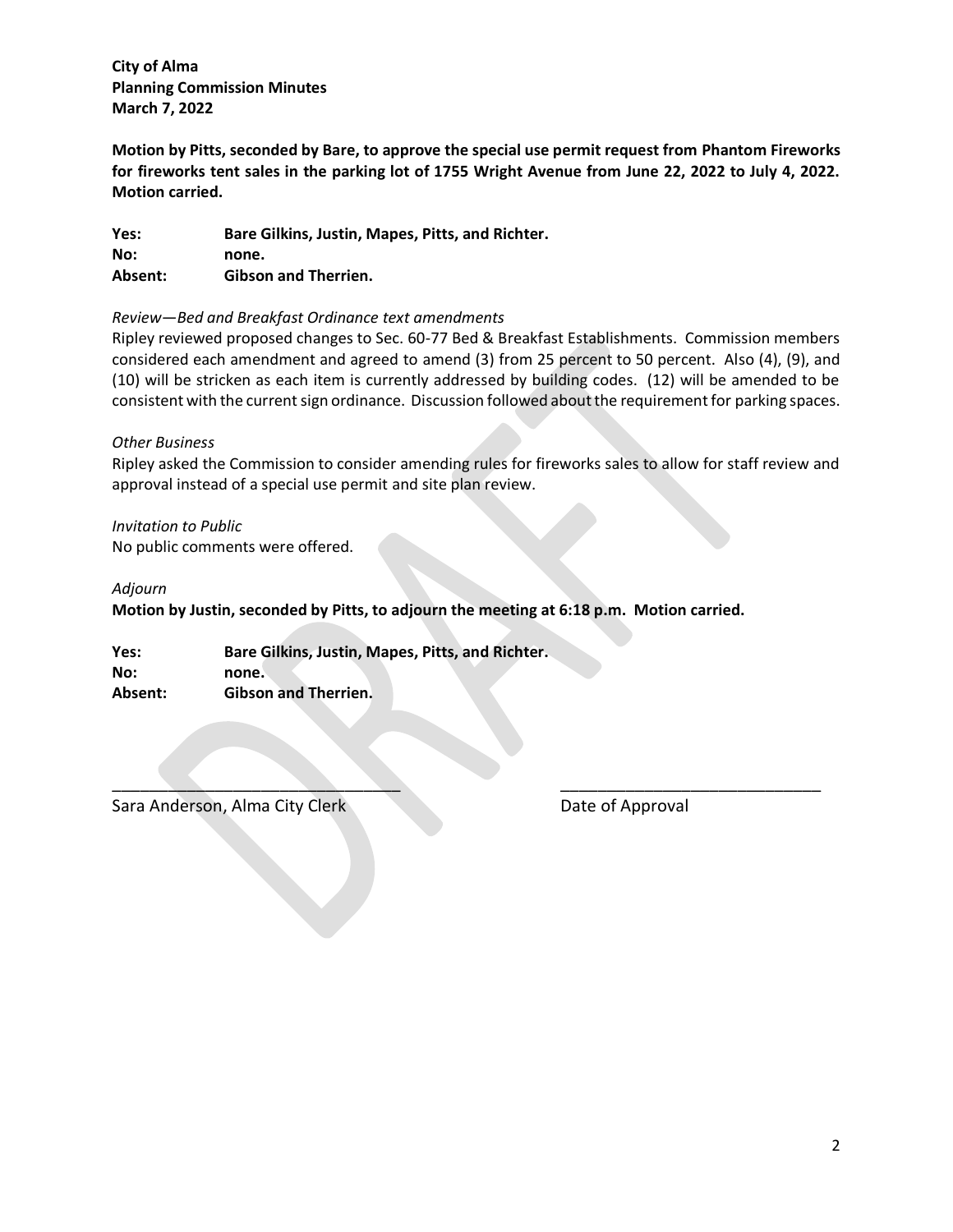#### <span id="page-3-0"></span>**Sec. 60-77. Bed and breakfast establishments.**

Bed and breakfast facilities are allowed in residential zoning districts provided the following conditions are met:

- (1) Any such use shall be reviewed by the planning commission as a transferable nontransferable, special approval use. The planning commission shall find that at least the conditions are met before approving the use.
- (2) Each premises must be occupied and operated by its owner.
- (3) Not more than 25 percent 50 percent of the total floor area of the dwelling unit shall be used for bed and breakfast sleeping rooms.
- (4) No bed and breakfast sleeping room shall be located in the basement or above the second story of the dwelling.
- (5) There shall be no separate cooking facilities used for bed and breakfast stay.
- (6) Bed and breakfast sleeping rooms shall be a minimum of 120 square feet for the first two occupants and an additional 30 square feet for each additional occupant.
- (7) Bed and breakfast facilities located in R-1 and R-1A districts shall contain no more than ten sleeping rooms, including the sleeping rooms occupied by the innkeeper or owner. The stay of bed and breakfast occupants shall be no more than 14 consecutive days and not more than 30 days in any one calendar year.
- (8) The operator of each facility shall keep a list of the names of all persons staying at the bed and breakfast which list shall be available for inspection by city officials at any time.
- (9) Adequate bath and toilet facilities shall be provided for all bed and breakfast guests. (Covered by State Code)
- (10) Every bed and breakfast bedroom shall contain a functional smoke detector, and an approved fire extinguisher shall be located on each floor on which such sleeping room is located. (covered by State Code)
- (11) The bed and breakfast use shall be licensed in accordance with the rental ordinances of the city, which license shall be renewed annually.
- (12) No sign larger than two square feet identifying the bed and breakfast-shall be permitted. Such sign shall be affixed flat against the dwelling and shall not be illuminated.
- (13) One parking space shall be provided off-street in the interior side yard or rear yard area for each bed and breakfast bedroom. Off-street parking shall meet the design and layout requirements of article VIII.

(Ord. No. 691, § 1(32-36), 5-4-2005)

State law reference(s)—Treatment of bed and breakfasts, MCL 125.1504b.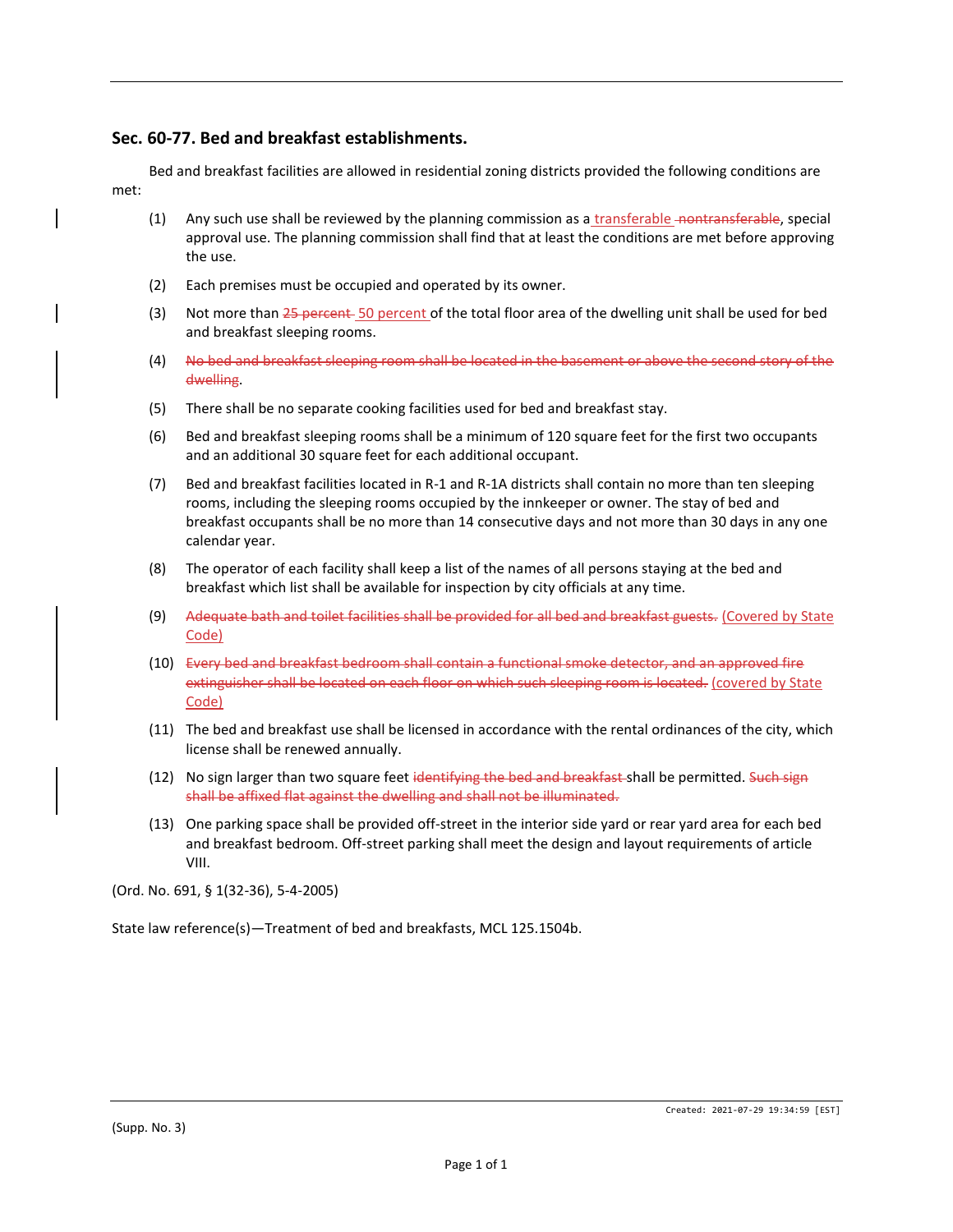

**MICHIGAN GROUP** 

# **AFFIDAVIT OF PUBLICATION**

2125 Butterfield Dr. Suite 102N . Troy MI 48084

Clty Of Alma 525 E Superlor St

Alma, MI 48801-1943 Attention:

#### STATE OF MICHIGAN, COUNTY OF ISABELLA

 $\int$ The undersigned  $X[1]$   $W$   $W$   $W$   $W$   $W$   $W$   $W$ , being duly sworn the he/she is the prindipal clerk of Morning Sun, themorningsun.com, published in the English language for the dissemination of local or transmitted news and intelligence of a general character, which are duly qualified newspapers, and the annexed hereto is a copy of certain order, notice, publication or advertisement of:

#### **City Of Alma**

Published in the following edition(s):

Morning Sun 19/22<br>
themorningsun.com 103/19/22 themorningsun.com

Acting in the County of VICKI ARSENAULT NOTARY PUBLIC . STATE OF MICHIGAN COUNTY OF OAKLAND My Commission Expires May 11, 2026

**NOTICE OF PUBLIC HEARING** 

The Alma Planning Commission will hold a Public Hearing on Monday, April 4, 2022 at 6:00 p.m. or as soon as the agenda allows at the Alma Municipal Building, 525 E Superior Street, to consider a text amendment to the City

All interested persons are asked to be present at this Public Hearing. Written comments concerning this request may be submitted in persor<br>at the Alma City Hall, 525 E. Superior St., Monday thru Friday, 9:30 a.m.<br>to 4:00 p.m. Written

to 4:00 p.m. Written comments may also be mailed to:<br>Alma Planning Commission<br>C/o Sara Anderson, Recording Secretary 525 E. Superior Street<br>Alma, MI 48801

> Jessica Gilkins, Secretary<br>Alma Planning Commissioı<br>aripley@myalma.org 989-463-9501

PUBLISH: Saturday, March 19, 2022

Sworn to the subscrlbed before me thls aa-.

Notary Public, State of Michigan **Acting in Oakland County** 

Advertisement lnformation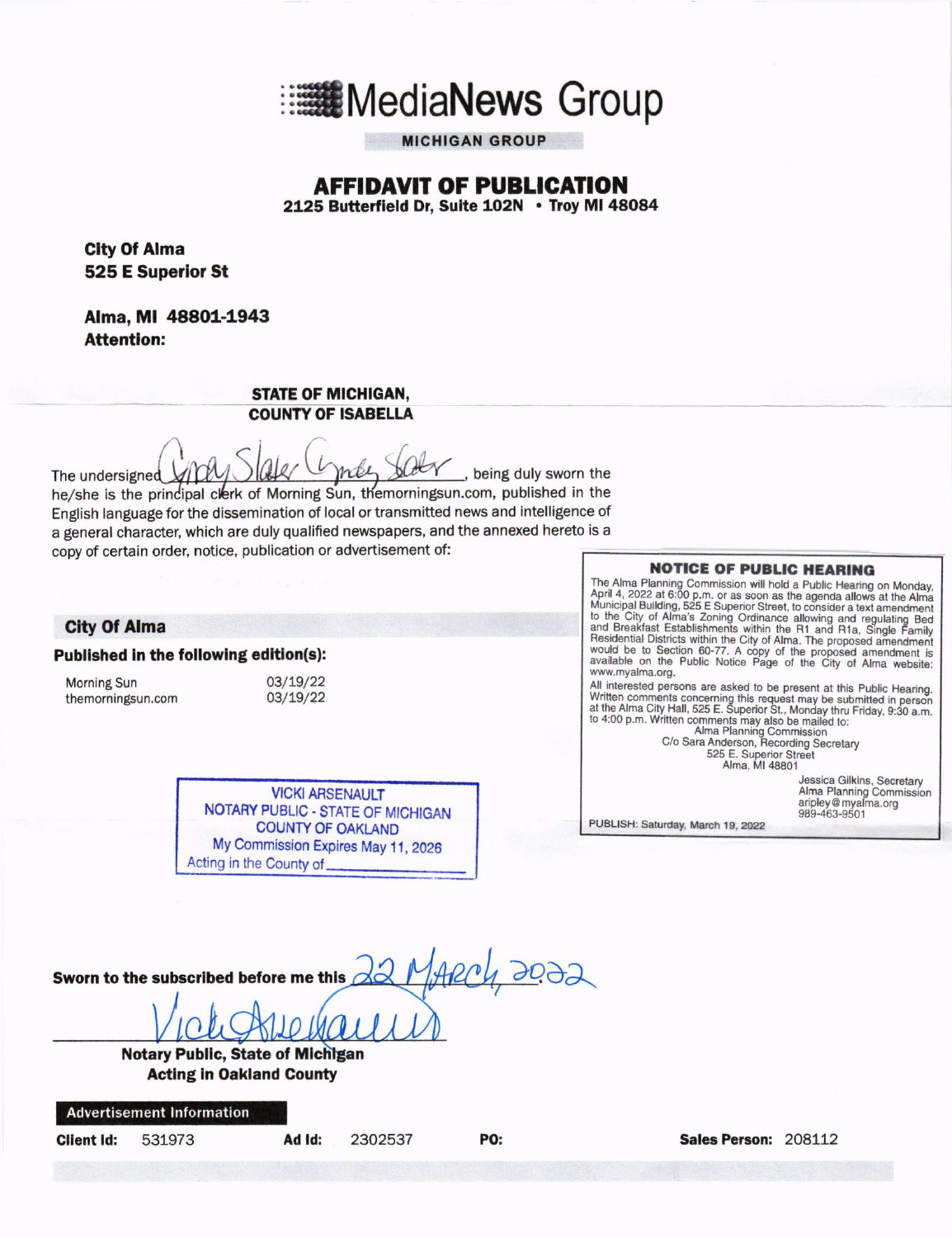#### **Sec. 60-60. Zoning districts.**

- (a) *R-1 and R-1A, single-family residential districts (low and medium density).*
	- (1) *Intent.* The intent here is to provide districts in which the main use is single-family residential, plus its normal accessory and compatible supportive uses. A reasonable range of lot sizes is envisioned which will provide a choice of desirable and economically feasible development opportunities for all members of the general public. Certain other private and public uses are permitted but subject to conditions which will insure their compatibility with the main use and character of these districts.
	- (2) *Permitted uses.*
		- a. *Single-family dwellings.*
		- b. Public parks and playgrounds.
		- c. Adult foster care family homes.
		- d. Family day care homes.
		- e. Public elementary, middle and high schools.
	- (3) *Accessory uses.*
		- a. Accessory uses and buildings, section 60-154.
		- b. Home occupations, section 60-179.
	- (4) *Special uses.*
		- a. Churches and religious institutions, section 60-88.
		- b. Private elementary, middle, and high schools.
		- c. Group day care homes, section 60-86.
		- d. Bed and breakfast establishments, section 60-77.
		- e. Municipal buildings, facilities and utility buildings.
		- f. Private noncommercial recreation.
		- g. Golf courses and associated uses.
		- h. Funeral homes, section 60-82.
		- i. Fairgrounds.
- (b) *R-2, Two-family residential district.*
	- (1) *Intent.* The intent here is to provide a district in which the main uses include both single-family and two family residential development, plus normal accessory and compatible supportive uses.
	- (2) *Permitted uses.*
		- a. All permitted uses in the R-1 and R-1A districts.
		- b. Two-family dwellings.
		- c. Public parks and playgrounds.
		- d. Adult foster care family homes.
		- e. Family day care homes.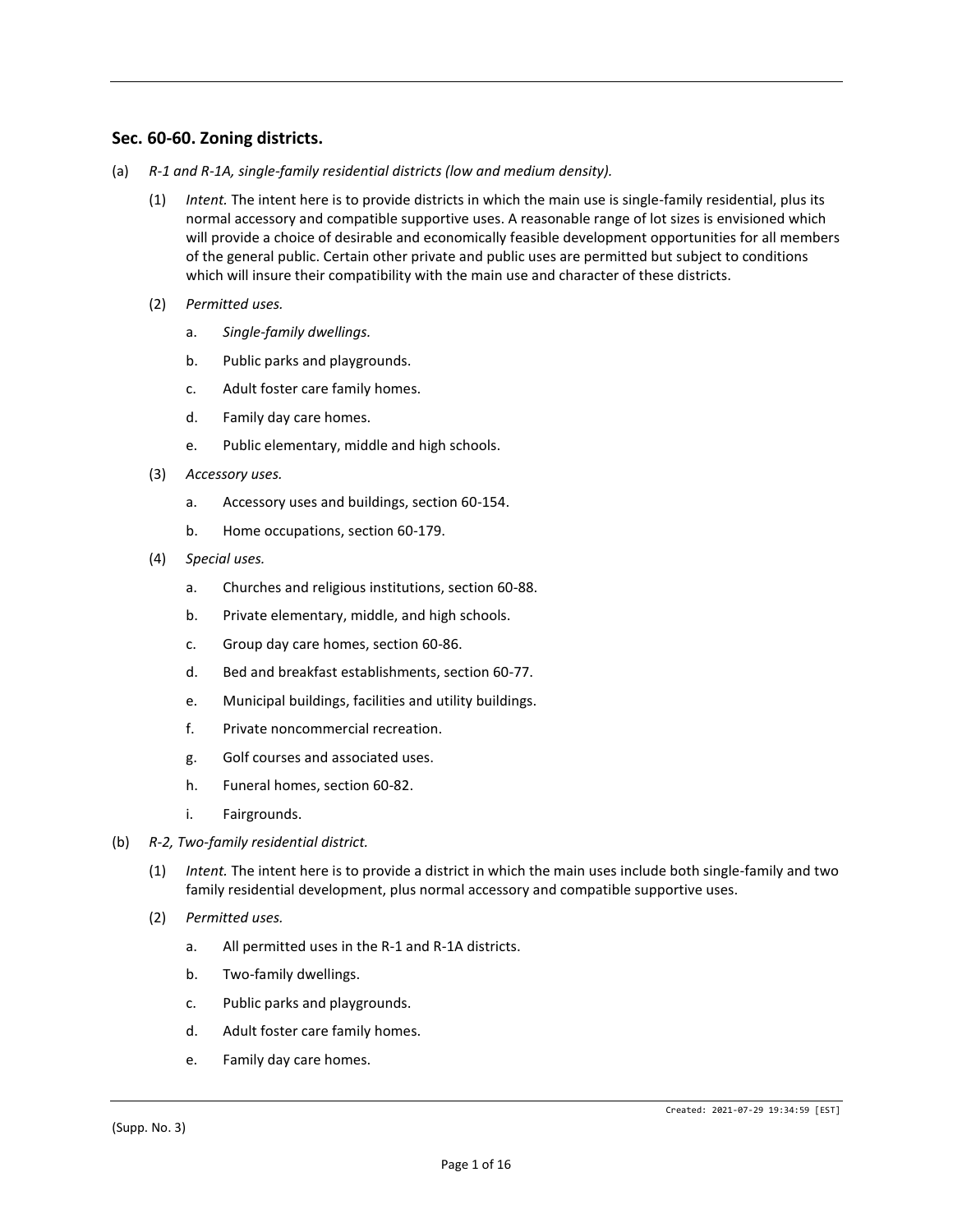- f. Public elementary, middle and high schools.
- (3) *Accessory uses.*
	- a. Accessory uses and buildings, section 60-154.
	- b. Home occupations, section 60-179.
- (4) *Special uses.*
	- a. Country clubs, public swimming pools.
	- b. Churches and religious institutions, section 60-88.
	- c. Private elementary, middle, and high schools.
	- d. Group day care homes, section 60-86.
	- e. Adult foster care small group homes, section 60-87.
	- f. Bed and breakfast establishments, section 60-77.
	- g. Municipal buildings, facilities and utility buildings.
	- h. Private noncommercial recreation.
	- i. Golf courses and associated uses.
	- j. Funeral homes, section 60-82.
	- k. College related housing including fraternities, sororities, dormitories.
	- l. Roominghouses.
	- m. Boardinghouses.
	- n. Fairgrounds.
	- o. Child care center.
	- p. College or university facilities including classrooms, offices, research facilities, libraries, athletic facilities and accessory uses.
- (c) *R-3, Multiple-family residential district.*
	- (1) *Intent.* The R-3 multiple-family residential district is designed to provide sites for multiple-family dwelling structures and related uses which will generally serve as zones of transition between nonresidential districts and lower density single-family districts. Due to its buffering characteristic between residential and nonresidential uses, the R-3 district is intended to provide a residential area which is low rise in character, yet providing greater density by allowing increased building coverage in the most intense single-family residential district.
	- (2) *Permitted uses.*
		- a. Single-family dwellings.
		- b. Multiple-family dwelling structures, including duplexes, triplexes, quadplexes, row housing, garden apartments, townhouses and other similar types of multifamily dwelling unit buildings.
		- c. Public parks and playgrounds.
		- d. Adult foster care family homes.
		- e. Family day care homes.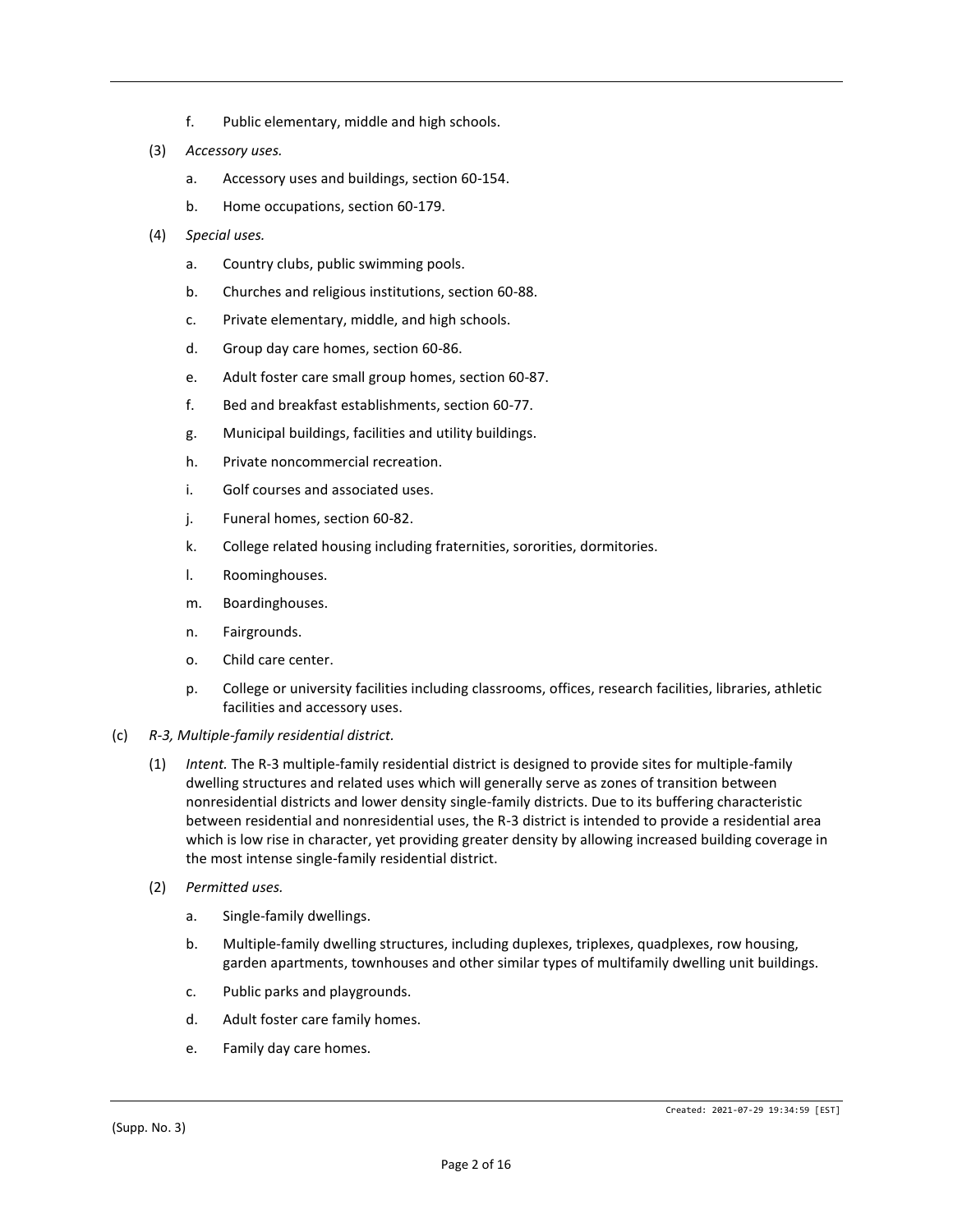- f. Public elementary, middle and high schools.
- (3) *Accessory uses.*
	- a. Accessory uses and buildings, section 60-154.
	- b. Home occupations, section 60-179.
	- c. Parking areas, clubhouses and rental offices associated with multi-family complexes.
- (4) *Special uses.*
	- a. Country clubs, public swimming pools and recreation clubs, private parks and playgrounds.
	- b. Churches and religious institutions, section 60-88.
	- c. Private elementary, middle, and high schools.
	- d. Group day care homes, section 60-86.
	- e. Adult foster care small group homes, section 60-87.
	- f. Adult foster care large group homes, section 60-87.
	- g. Adult foster care congregate facilities.
	- h. Bed and breakfast establishments, section 60-77.
	- i. Municipal buildings, facilities and utility buildings.
	- j. Private noncommercial recreation.
	- k. Hospitals, section 60-89.
	- l. Golf courses and associated uses.
	- m. Funeral homes, section 60-82.
	- n. Convalescent and retirement homes, section 60-93.
	- o. College related housing including fraternities, sororities, dormitories.
	- p. Boardinghouses or roominghouses.
	- q. Child care centers.
- (d) *CI, Campus-institutional district.*
	- (1) *Intent.* The intent is to provide a zoning district for colleges, universities, educational facilities, convalescent/retirement housing, and related uses. Athletic and cultural institutions shall be included as well as campus housing, student apartments, dormitories, sororities, fraternities and single-family housing.
	- (2) *Permitted uses.*
		- a. All permitted uses within the R-1 and R-1A zoning district.
		- b. Colleges, universities and related facilities including dormitories, classrooms, libraries, assembly halls, athletic facilities, maintenance facilities, and administrative offices.
		- c. Convalescent, nursing home, assisted living, institutional retirement housing, and related facilities.
		- d. Churches, religious institutions, housing for religious members, and related facilities.
	- (3) *Accessory uses.*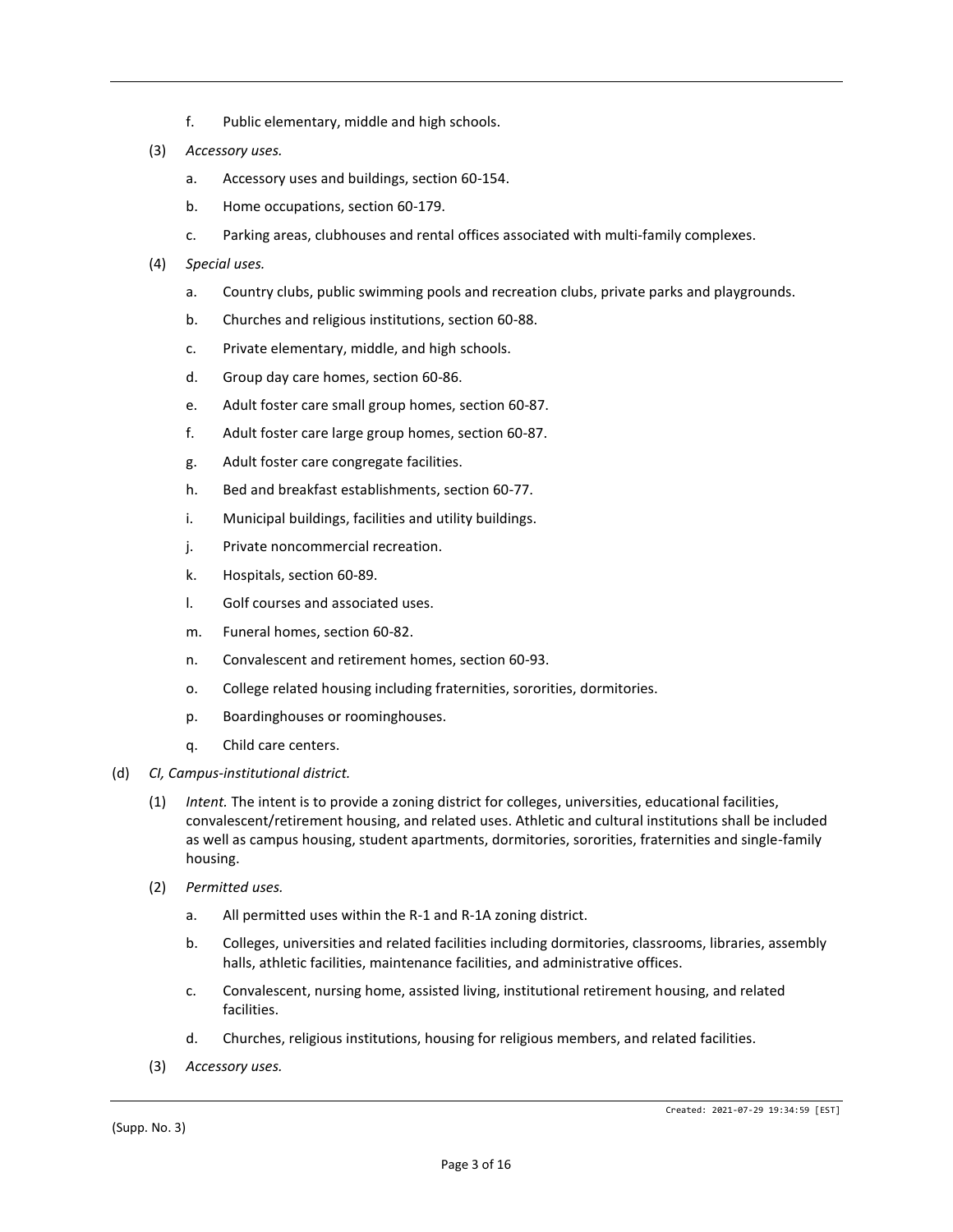- a. Accessory uses and buildings, section 60-154.
- b. Home occupations, section 60-179.
- (4) *Special uses.*
	- a. All special uses allowed in the R-1 and R-1A zoning districts.
	- b. Two family dwelling units.
	- c. Multi-family dwelling units or attached condominiums.
	- d. Fraternities and sororities/rooming houses.
	- e. Campus related parking lots greater than 2,000 square feet and located adjacent to R-1 and R-2 zoned properties.
	- f. Ancillary commercial facilities in excess of 2,000 square feet which are associated with campus, convalescent, nursing, assisted living, retirement housing, or religious institutions, including but not limited to such uses as lodging, restaurants, conference centers, banquet halls, meeting rooms, and/or training facilities.
- (e) *MHP, Mobile home park district.*
	- (1) *Intent.* The intent here is to provide districts of such size and location as will encourage good mobile home residential development, adjacent to essential community services, and otherwise protecting the health, safety and welfare of mobile home residents. In addition to the requirement of this chapter, all mobile home parks shall comply with the Mobile Home Commission Act, Public Act No. 96 of 1987 (MCL 125.2301 et seq.) and the current mobile home code adopted by the state mobile home commission.
	- (2) *Permitted uses.*
		- a. Manufactured housing parks, section 60-157.
		- b. Public parks and recreational facilities.
		- c. Family day care homes.
	- (3) *Accessory uses.*
		- a. Accessory uses and buildings section 60-154.
		- b. Home occupations, section 60-179.
		- c. Parking areas, clubhouses and rental offices associated with a multi-family complex.
	- (4) *Special uses.* Special uses are not applicable to this zoning district.
- (f) *PUD, Planned unit development district.*
	- (1) *Intent.* The intent here is to allow the development of a planned unit development, in accordance with article V of this chapter, by way of a rezoning.
	- (2) *Permitted uses.* Permitted uses shall be subject to the provisions of article V of this chapter.
- (g) *BMR, Business and multiple-family residential district.*
	- (1) *Intent.* It is the intent of the BMR district to preserve business districts while at the same time allowing a mixture of land uses which will improve property values and the local economy. The BMR district is designed to permit certain business and multifamily uses as a matter of right while allowing certain public services uses that are compatible with surrounding neighborhoods to be considered as special approval uses.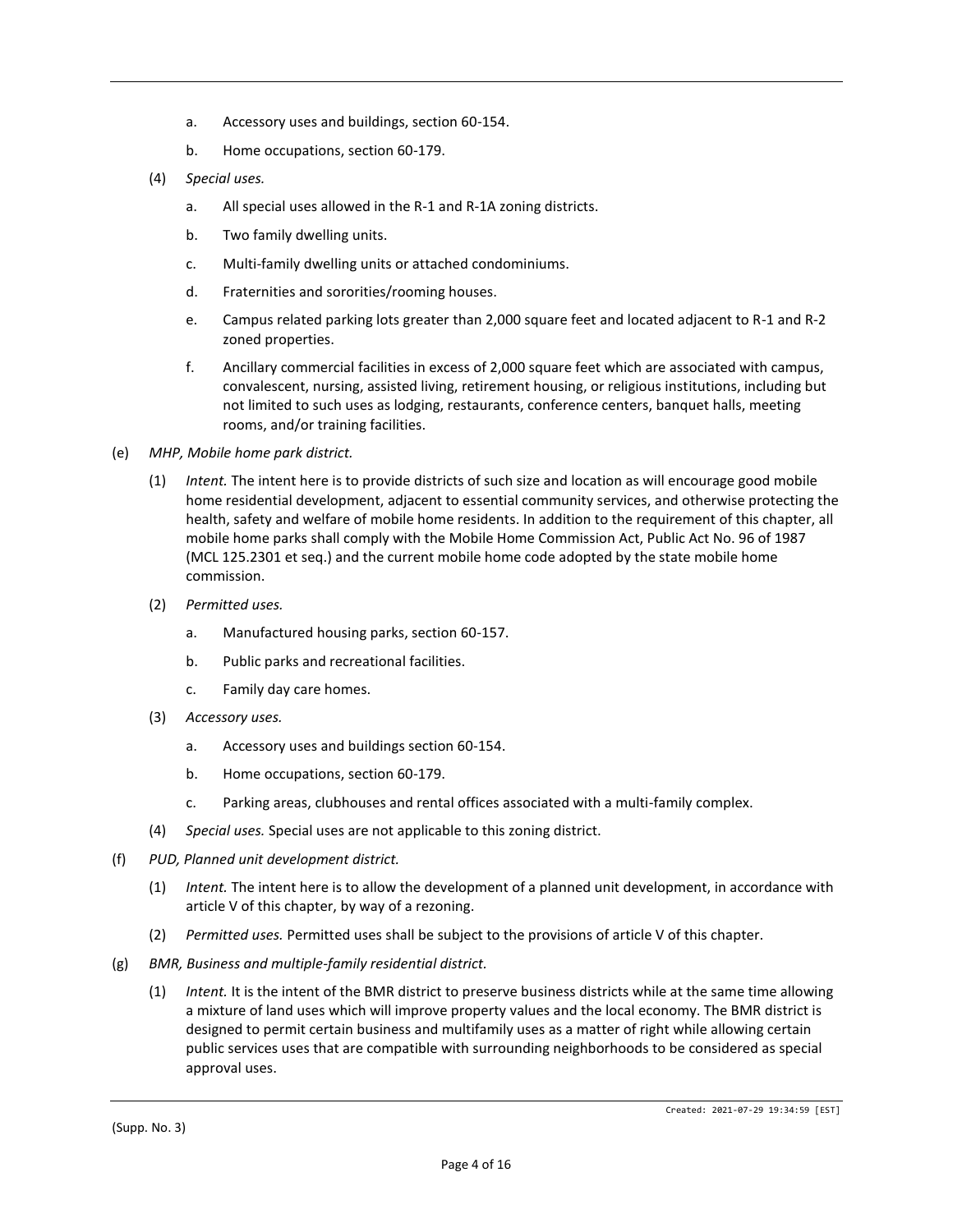- (2) *Permitted uses.*
	- a. Multiple-family dwellings, four or more units.
	- b. Professional offices of doctors, dentists, lawyers, architects, engineers, and other similar professions.
	- c. Financial and business service establishments, banks, credit unions and related drive-thru banking/ATM, insurance offices.
	- d. Public parks and playgrounds.
	- e. Family day care homes.
- (3) *Special uses.*
	- a. Public and private educational institutions.
	- b. Municipal buildings, municipal auditoriums, and community centers.
	- c. Auditoriums and other places of assembly and centers for social activity.
	- d. Bed and breakfast establishments section 60-77.
	- e. Existing one- and two-family dwellings subject to the following provisions:
		- 1. Accessory buildings, section 60-154;
		- 2. No accessory building may be located in the front yard of the principal structure;
		- 3. The number of dwellings units cannot be increased;
		- 4. Adequate parking, shall be provided onsite, section 60-210; and
		- 5. The special use permit requirement is waived for the construction of a single detached accessory building not exceeding 120 square feet in size. The building is subject to staff review and building code requirements.
	- f. Child care centers and group day care homes.
- (h) *OS, Office service commercial district.*
	- (1) *Intent.* This district is intended to provide the necessary professional, administrative, personal, technical and scientific offices and related services as the principal uses. Office uses in part are intended to function as transition areas between retail commercial uses and residential uses.
	- (2) *Permitted uses.*
		- a. Office buildings or any of the following occupations: computer science, governmental, executive, administrative professional, accounting, clerical, sales and data processing.
			- 1. Insurance, real estate offices, general business and professional offices.
			- 2. Chamber of commerce.
			- 3. Utility offices.
		- a. Research, computer technology, data processing and design centers including the development of pilot, experimental, or proto-type planning.
		- b. Medical offices, dental offices, laboratories, clinics, but excluding veterinary offices.
		- c. Essential public services and buildings.
		- d. Banks and financial institutions, credit unions, including drive-thru.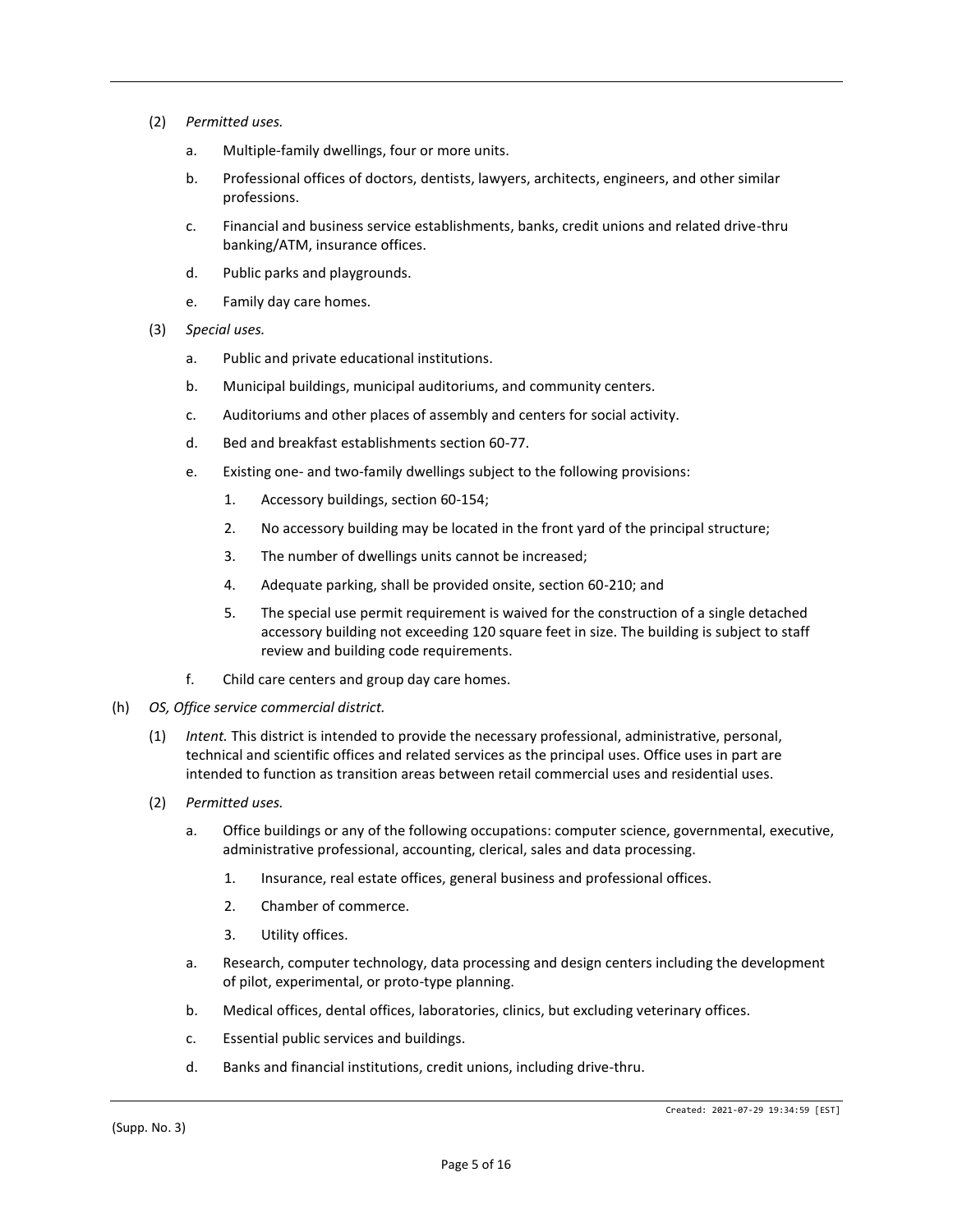- e. Secure transporter and safety compliance facilities as defined in this ordinance, and also in the Medical Marijuana Facilities Licensing Act, MCL 333.27101 et seq.
- (3) *Accessory uses.*
	- a. Normal accessory uses and buildings to permit principal uses, section 60-154.
	- b. Incidental services provided for employees and visitors connected with the principal use, including child care centers, recreational and physical health facilities, swimming pools, conference, educational, library and meeting facilities, and maintenance, storage and repair facilities.
	- c. Off-street parking lots.
- (4) *Special uses.*
	- a. Hospitals, section 60-89.
	- b. Veterinary offices and hospitals.
	- c. Child care centers, section 60-86.
	- d. Adult foster care congregate facility, section 60-87.
	- e. Adult foster care large group home, section 60-87.
	- f. Funeral homes, section 60-82.
- (i) *WF, Waterfront district.*
	- (1) *Intent.* This district has the intent of providing areas having waterfront access wherein the proper use of such areas will principally serve the economic, social and recreational needs and interests of the residents and users of the city. It is the further purpose of this district to promote a mix through a vertical integration of residential, commercial and recreational land uses, emphasizing pedestrian circulation, environmental protection and waterfront access.
	- (2) *Requirements.* Because of the mixed use options and sensitive siting requirements of the waterfront district, all waterfront district uses shall require submittal of a planned unit development application in accordance with article V of this chapter. This requirement may, however, be waived by the planning commission for projects which have limited impact on surrounding parcels or which are clearly consistent with the intent of this section and the city's master plan.
	- (3) *Permitted uses.*
		- a. Generally recognized retail businesses, service establishments, offices and institutional uses such as:
			- 1. Food stores including all types of specialty foods such as bakeries, delicatessen, imported foods, candy and similar uses. Food stuffs may be prepared on the premises as an accessory use if sold at retail on premises;
			- 2. Drugstores;
			- 3. Hardware and related stores such as paint, wallpaper, and similar uses;
			- 4. Video rental;
			- 5. Department stores;
			- 6. Restaurants; sit-down, outdoor cafe and pedestrian take-out only;
			- 7. Apparel shops, including specialty shops of all sorts, shoe stores, and similar uses;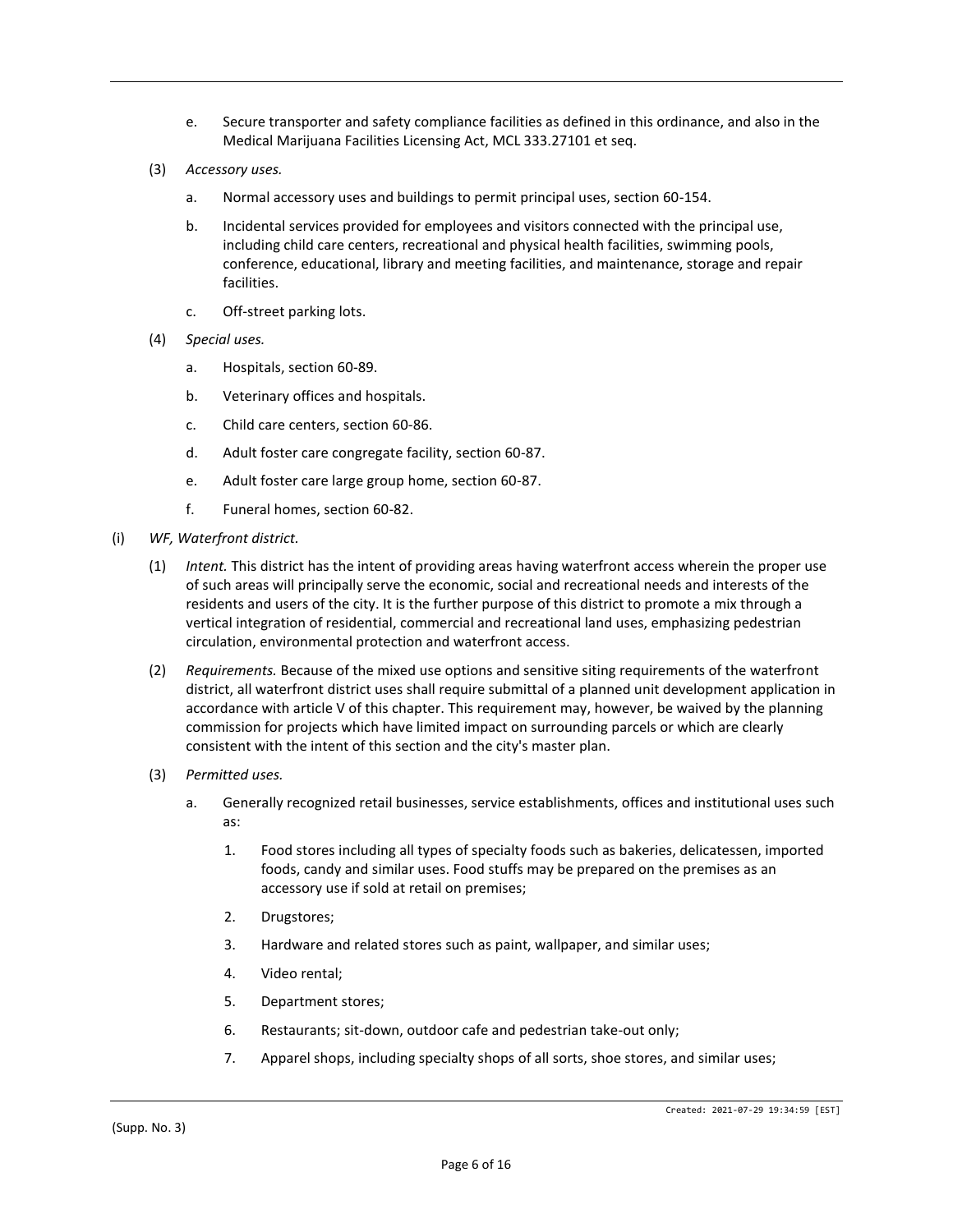- <span id="page-11-0"></span>8. Household furniture, home furnishings, gift shops, interior decorators, appliances, electronic appliances, office furniture, equipment and supplies;
- 9. Variety stores;
- 10. Gift shops, camera shops, record shops, bookstores, music shops and similar uses;
- 11. Service shops such as barber, beauty, drop-off laundry and dry cleaner service, and similar uses;
- 12. Office buildings for any of the following occupations: computer science, governmental, executive, administrative, professional services. accounting, clerical, sales and data processing;
- 13. Insurance, real estate offices, general business and professional offices;
- 14. Research, computer technology and design centers including the development of pilot, experimental, or proto-type planning; or
- 15. Banks, loan offices, credit unions, stock exchange offices and other financial institutions.
- b. Residential, including the following:
	- 1. Single-family dwellings.
	- 2. Two-family dwellings.
	- 3. Multi-family condominiums or apartments providing direct view and access to the waterfront.
- c. Water-dependent recreational uses.
- d. Live/work spaces (art galleries, etc.).
- (4) *Accessory uses.*
	- a. Normal accessory uses and buildings to all permitted principal uses, section 60-154.
	- b. Normal accessory uses and buildings to all permitted principal conditional uses, section 60-154.
- (5) *Special uses.*
	- a. Special retail, office or other uses not mentioned as a permitted use, but which can be appropriately related as a special use as determined by the planning commission.

#### (j) *B-1, Central business district.*

- (1) *Intent.* This district has the intent of providing areas wherein retail trade and service outlets can be located in order to satisfy the goods and services needs of the residents in the city and the surrounding trading area. It is the further purpose of this district to retain the present general scale of the variety of buildings, structures and general landscape or site development features in order to continue to retain the overall historical and present city character.
- (2) *Permitted uses.* Generally recognized retail businesses, service establishments, offices and institutional uses as follows:
	- a. *Convenience group.*
		- 1. Food stores including all types of specialty foods such as bakeries, delicatessen, imported foods, candy, and similar uses. Food stuffs may be prepared on the premises as an accessory use if sold at retail on premises;
		- 2. Drugstores;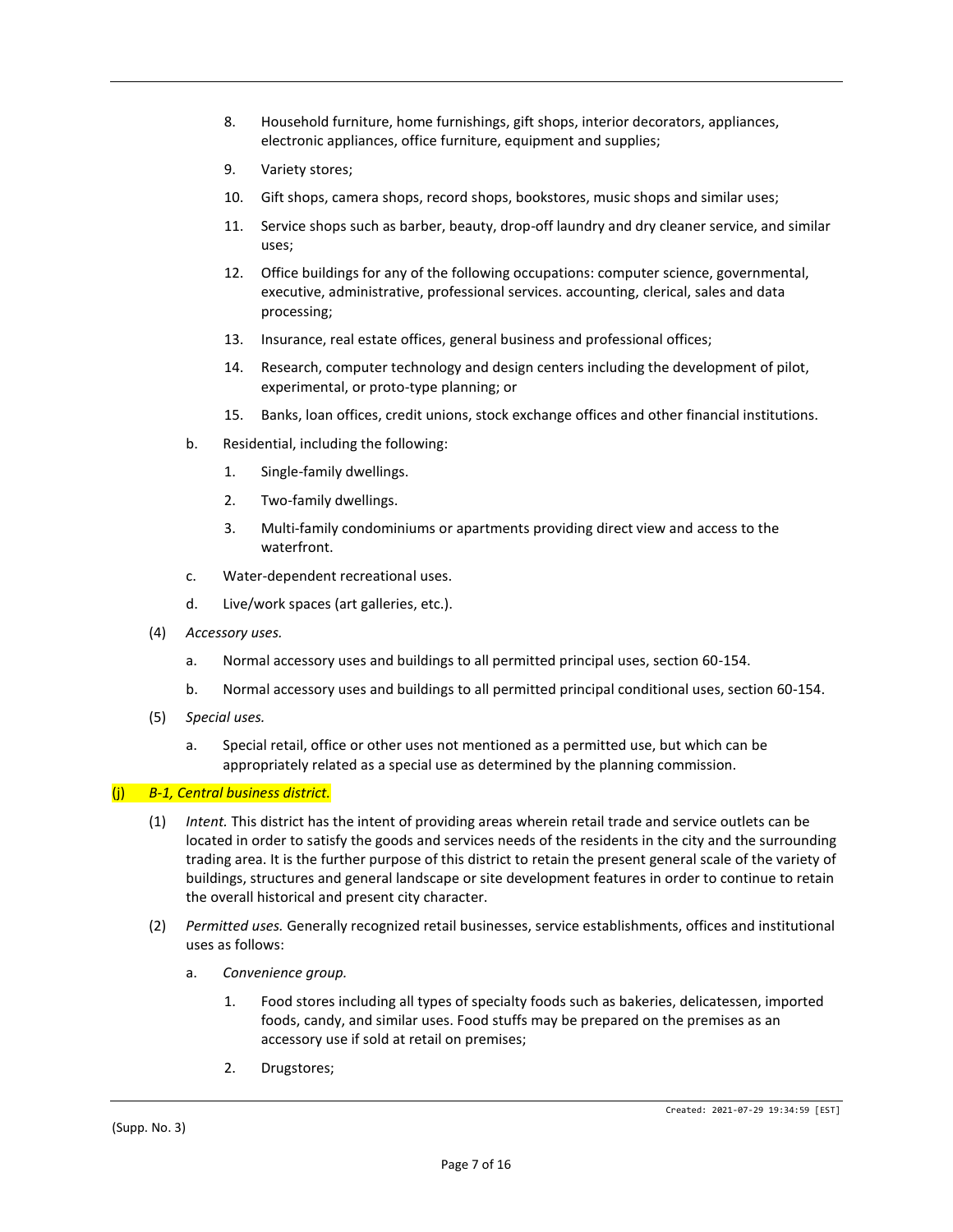- 3. Hardware and related stores such as paint, wallpaper, and similar uses; and
- 4. Video rental.
- b. *Comparison group.*
	- 1. Department stores;
	- 2. Restaurants; sit-down, outdoor cafe and take-out only;
	- 3. Taverns and night clubs;
	- 4. Apparel shops, including specialty shops of all sorts, shoe stores, and similar uses;
	- 5. Household furniture, home furnishings, gift shops, interior decorators, appliances, electronic appliances, office furniture, equipment and supplies;
	- 6. Variety stores;
	- 7. Gift shops, camera shops, record shops, bookstores, music shops and similar uses;
	- 8. Computer, electronics, art supplies and equipment;
	- 9. Service and repairs when incidental to a permitted use; and
	- 10. Mail order houses and retailers merchandise showrooms.
	- 11. Artisan studio, including the on-site production, display, and sale of hand crafted jewelry, clothing, furniture, artwork, and similar items.
- c. *Service facilities group.*
	- 1. Service shops such as barber, beauty, drop-of laundry and dry cleaner service, and similar uses;
	- 2. Movie theaters;
	- 3. Business or trade schools, dancing, martial arts or music studios;
	- 4. Repair shops for such items as jewelry, watch, clocks, apparel and related items;
	- 5. Lodging facility, bed and breakfast inns and accessory uses including dining, entertainment, recreation and conference facilities;
	- 6. Travel agencies;
	- 7. Newspaper offices, publishing, commercial printers, copy centers;
	- 8. Funeral homes; and
	- 9. Private clubs, lodge halls.
- d. *Professional and other offices.*
	- 1. Office buildings for any of the following occupations: computer science, governmental, executive, administrative, professional, accounting, clerical, sales and data processing;
	- 2. Insurance, real estate offices, general business and professional offices;
	- 3. Research, computer technology and design centers including the development of pilot, experimental, or proto-type planning;
	- 4. Banks, loan offices, credit unions, stock exchange offices and other financial institutions, including drive-through teller or 24-hour automatic tellers;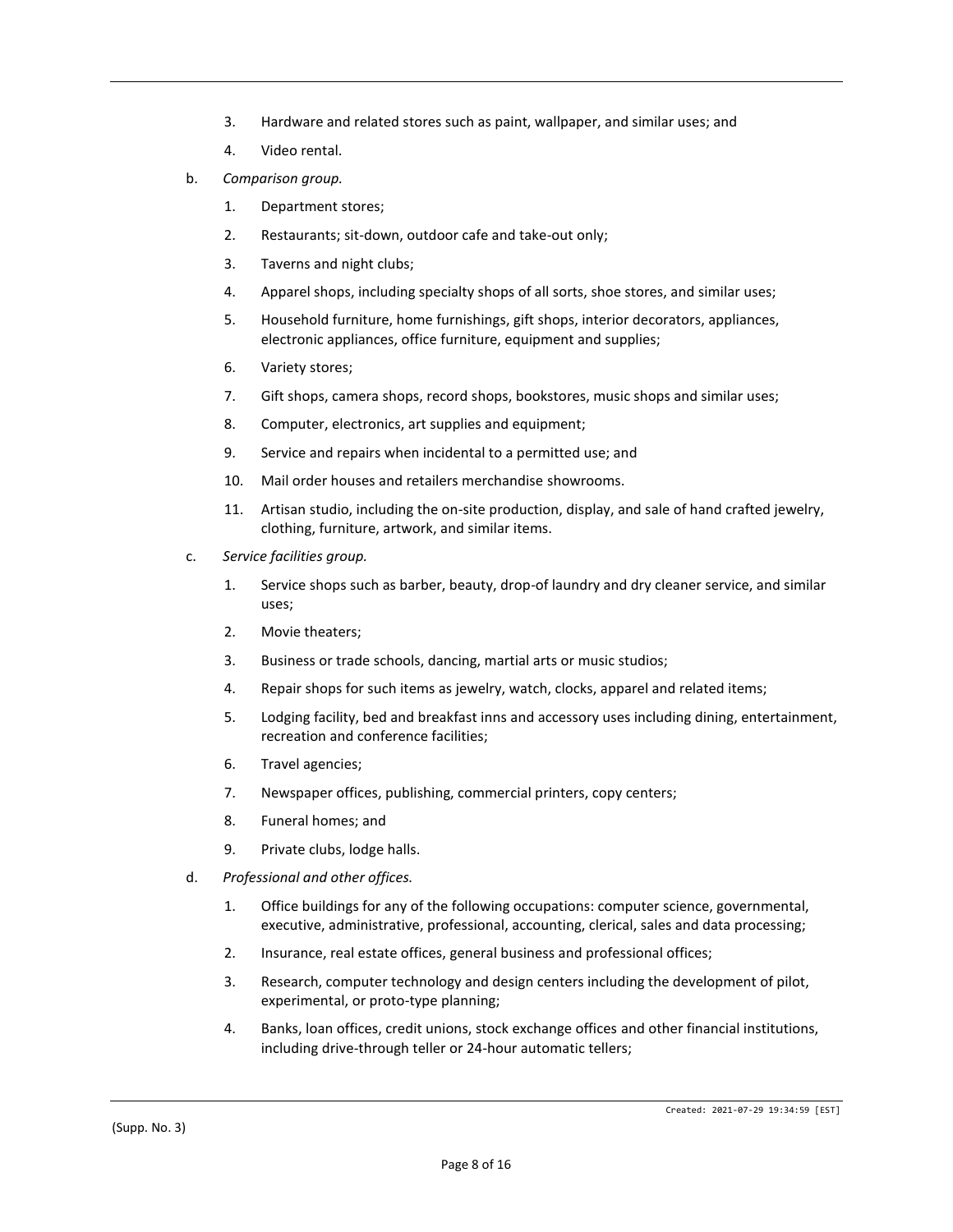- 5. Utility offices; and
- 6. Chamber of commerce.
- e. *Automotive groups.*
	- 1. Indoor sales of automobile parts and accessories exclusively.
- f. *Other uses as noted.*
	- 1. Public and quasi-public buildings such as, but not restricted to:
		- (i) Churches and religious institutions;
		- (ii) Municipal offices;
		- (iii) Libraries;
		- (iv) Essential public service buildings.
	- 2. Public or private off-street parking facilities, article VIII of this chapter.
	- 3. Provisioning centers and safety compliance facilities as those terms are defined in this ordinance, and also in the Medical Marihuana Facilities Licensing Act, MCL 333.27101 et seq.
- (3) *Accessory uses.*
	- a. Off-street parking.

#### (4) *Special uses.*

- a. Drive-in or drive-thru restaurants and service establishments, section 60-76;
- b. Temporary transient uses;
- c. Auto repair, section 60-78;
- d. Commercial recreation such as bowling centers, pool or billiard halls, video arcade etc.; and
- e. Residential uses, provided they are on the second or higher floor of a permitted use, or not located in the front one-half of the main or ground floor, adjacent to the street. Corner parcels are considered to contain two such front areas adjacent to a public street.
	- 1. The occupancy of each unit is limited to a single family as defined by ordinance.
	- 2. A minimum floor area of 700 square feet is required for each unit.
	- 3. The property owner is responsible for solid waste removal and will submit a plan, subject to planning commission approval that adequately describes storage and removal.
	- 4. An automatic smoke detection system integrated throughout all floor levels of the entire structure, and subject to the approval of the zoning official, is required.
	- 5. Each unit must provide parking in accordance with section 60-208. On-site parking areas shall be hard surfaced with a pavement consisting of asphalt or concrete; shall be graded and drained to dispose of surface water; and be completely constructed prior to the issuance of a certificate of occupancy. Off-site parking must be located on a municipal lot and is limited to two spaces per unit and subject to permit requirements of the public services department.
	- 6. Nothing contained herein shall be deemed to permit the location of establishment, pursuant to this special use, of a boardinghouse, roominghouse, hotel, motel, bed and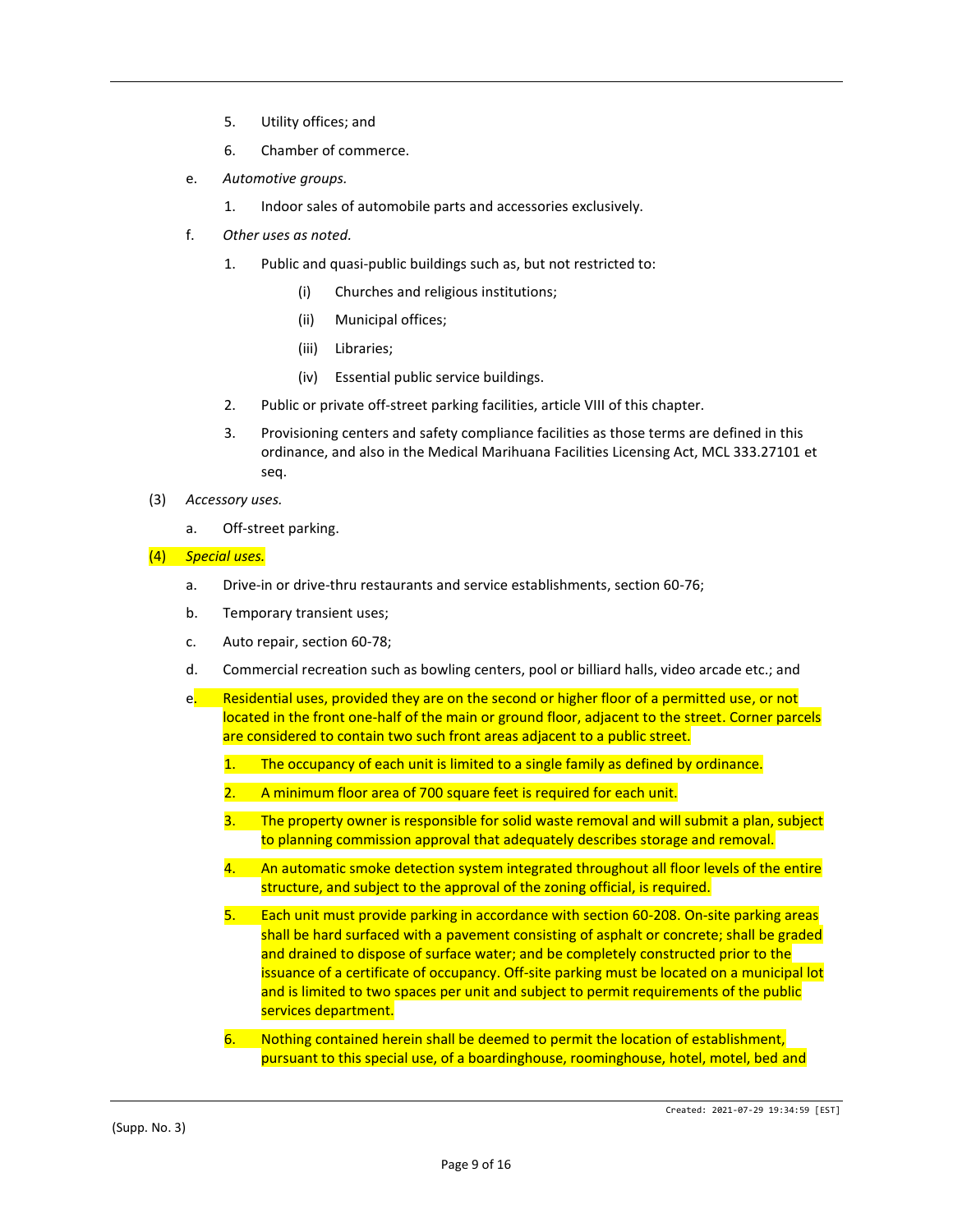breakfast, tourist home or construction of a single detached accessory building not exceeding 120 square feet in size. The building is subject to staff review and building code requirements.

- f. Planned shopping centers subject to the following provisions:
	- 1. A minimum lot size of one acre and lot width of 150 feet;
	- 2. Minimum setbacks for any building shall be 25 feet from any property line; and
	- 3. Building composition which can be characterized as an architectural unit.
- g. Motels/hotels.
- h. Tattoo parlors and body piercing establishments, subject to the requirements of sections 60-94 and 60-95.
- (k) *B-2, General business district.*
	- (1) *Intent.* The intent here is to provide a district in which the community's overall commercial and business facilities can be centralized to most efficiently and effectively serve the general community and adjacent areas. Other uses are permitted which are generally compatible with the character and requirements of these commercial and business uses. These regulations are designed to reduce possible conflicts with adjacent land uses and to provide conditions which encourage proper development within the district.
	- (2) *Permitted uses.*
		- a. All uses permitted in the B1 district;
		- b. Private clubs and lodges provided sales and services are to members and guests only;
		- c. Home improvement centers;
		- d. Supermarkets;
		- e. Public or private business school or colleges;
		- f. Health and fitness clubs;
		- g. Theaters, excluding drive-in theaters;
		- h. Eating and drinking establishments;
		- i. Funeral homes;
		- j. Hotels and motels with a minimum lot size of one acre and lot width of 200 feet;
		- k. Assembly and dance halls;
		- l. Bus passenger stations;
		- m. Bowling alleys;
		- n. Hospitals;
		- o. Secure transporter as that term is defined in this ordinance and in the Medical Marihuana Facilities Licensing Act, MCL 333.27101 et seq.; [and]
		- p. Provisioning centers and safety compliance facilities as those terms are defined in this ordinance and in the Medical Marihuana Licensing Act, MCL 333.27101 et seq.
	- (3) *Special uses.*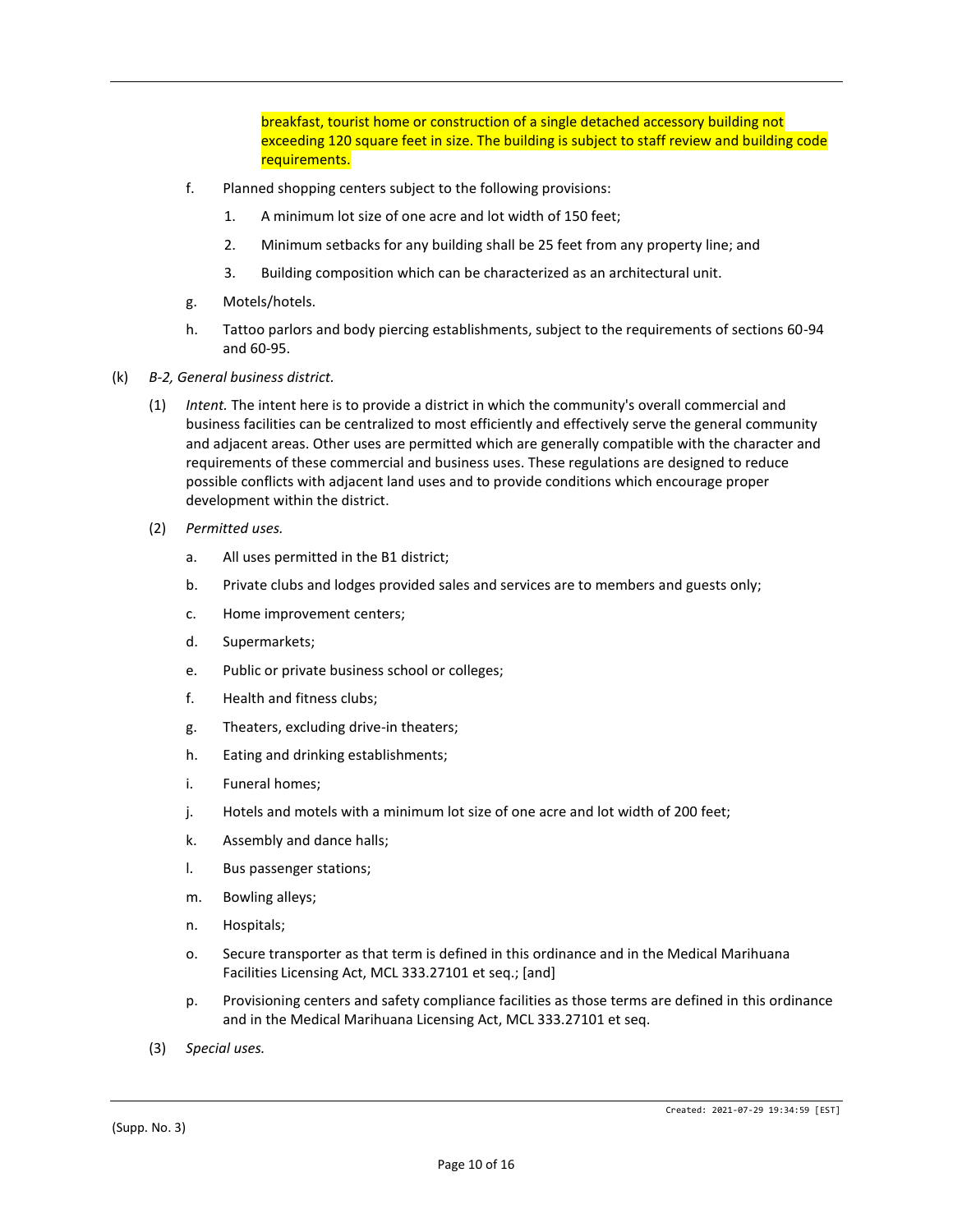- a. All special uses permitted in the B-1 district;
- b. Mini-storage, section 60-91;
- c. Open-air businesses and outdoor sales when developed in conjunction with a permitted use, section 60-80;
- d. Plant nurseries, section 60-79;
- e. Automobile car wash, section 60-83;
- f. Indoor skating rinks, outdoor recreation uses, and similar commercial recreational facilities, section 60-81;
- g. Veterinary offices including animal hospitals and clinics;
- h. Drive-in or drive-thru restaurants, section 60-76;
- i. Drive-in theaters;
- j. Lumber yards, section 60-80;
- k. Recreational vehicle sales and storage yards, section 60-80;
- l. Public and commercial storage garages;
- m. Automobile service station/convenience mart, section 60-78;
- n. Automobile repair, paint and body shops, section 60-78;
- o. Adult regulated uses, section 60-75. This also includes body-piercing, section 60-94, and tattoo parlors, section 60-95;
- p. Garden centers, nurseries, section 60-79;
- q. Amusement parks and arcades, section 60-84;
- r. New and used vehicle sales and showroom, outdoor sales space; with or without repair facilities, subject to the following conditions:
	- 1. The outdoor sales area and customer parking shall be paved with an asphalt or concrete surface in accordance with article VIII;
	- 2. A ten-foot greenbelt shall separate the outdoor sales area from the public right-of-way;
	- 3. All repair activities shall be conducted in an enclosed building; and
	- 4. Partially dismantled or damaged vehicles and automobile parts shall be stored within an enclosed building.
- s. Automobile towing and impoundment facilities, with or without repair facilities, including any business that impounds or stores damaged or disabled vehicles for a limited period of time for the purposes relating to law enforcement, insurance, or title reasons, subject to the following provisions:
	- 1. The exterior storage of impounded vehicles shall be within an area enclosed by an opaque screening fence of sufficient height, but not less than six feet in height, to obscure vehicles from any residence, public street, or business;
	- 2. The screening fence shall be located not less than 25 feet from a property line that abuts a public street;
	- 3. All repair activities shall be conducted within an enclosed building;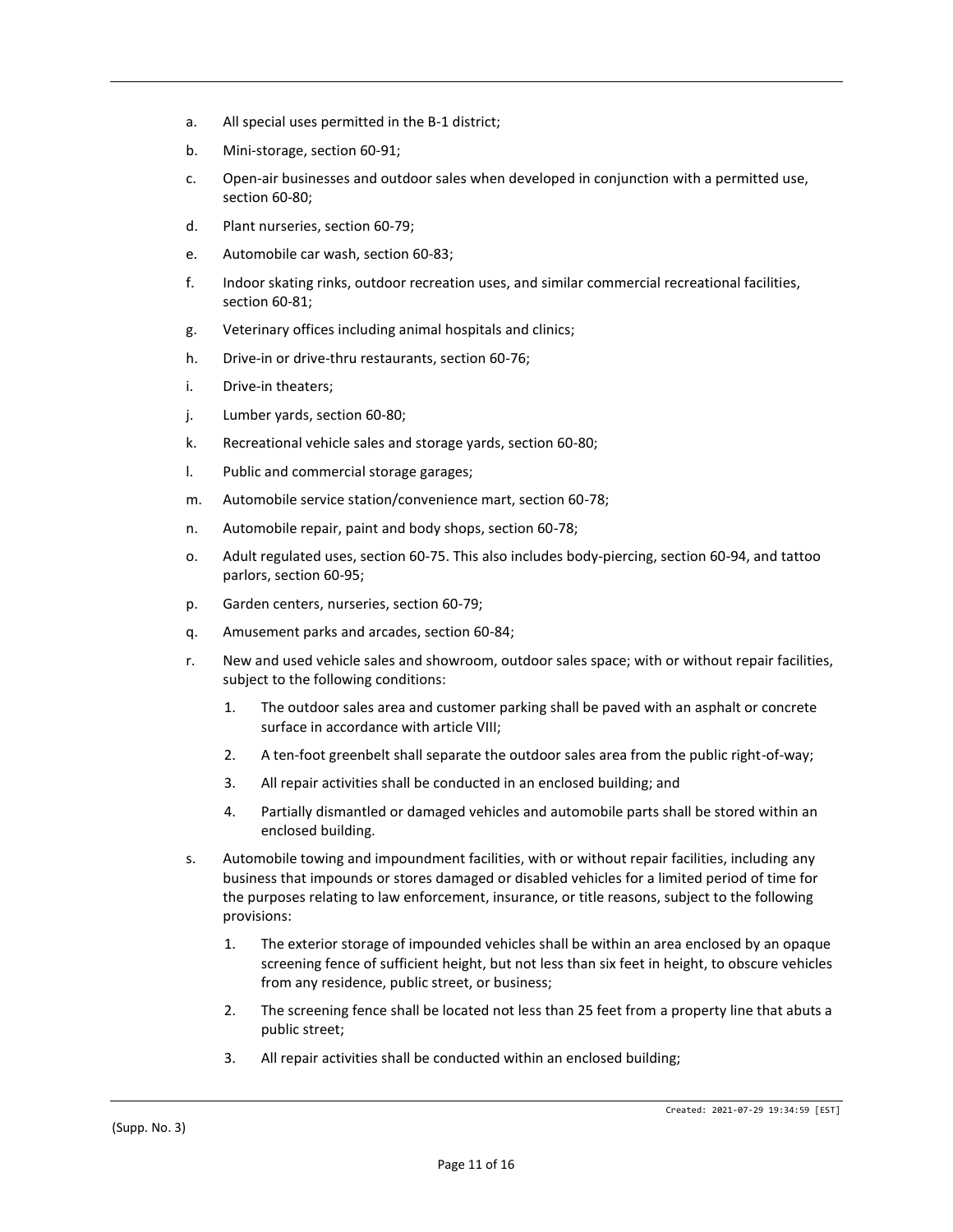- 4. The sale of new or used vehicles from the premises is prohibited unless the application includes provisions for and is subject to vehicle sales facilities; and
- 5. Vehicle or parts storage for salvage purposes is prohibited.
- t. Pawnshops, section 60-96;
- u. Tattoo parlors and body piercing establishments, subject to the requirements of sections 60-94 and 60-95.
- v. Commercial wind energy conversion systems, subject to section 60-186.
- (l) *ORT, Office research industrial district.*
	- (1) *Intent.* The ORT is designed to provide for uses which are office or research type or industrial uses which have limited impact outside of the industrial building. The district is designed to be used in areas which are properly buffered from single family residential areas.
	- (2) *Permitted uses.*
		- a. Any use charged with the principal function of basic research, design, experimental product development, light industrial manufacturing;
		- b. Office buildings for any of the following occupations: executive, administrative, professional, accounting, writing, clerical, stenographic, drafting and sales;
		- c. Data processing and computer centers, including service and maintenance of electronic data processing equipment;
		- d. Banks, credit unions, savings and loan associations including drive thru-teller;
		- e. Hospitals, clinics and medical offices; medical laboratories;
		- f. Motels or hotels;
		- g. Assembly halls, display halls, convention center or similar places of assembly when conducted completely within enclosed buildings;
		- h. Other uses similar to the above uses;
		- i. Municipal buildings and uses; and
		- j. Accessory buildings and uses customarily incident to the above-permitted uses, provided such buildings and uses are located on the same zoning lot with a permitted use, section 60-154.
	- (3) *Special uses.*
		- a. Retail businesses or service establishments;
		- b. Personal service establishments, such as but not limited to repair shops (watches, radio, television, shoe, etc.), tailor shops, beauty parlors or barbershops, laundries or dry cleaners, printing or photographic reproductions, photographic, art or interior decorating studios; and
		- c. Restaurants or other places serving food or beverage, but not including drive-in/fast food, carryout or drive-through restaurants.
- (m) *LI, Limited industrial district.*
	- (1) *Intent.* The intent here is to provide the resources and services available and essential to good industrial development, while also guarding against the encroachment of these uses into districts where they would be considered incompatible.
	- (2) Permitted uses: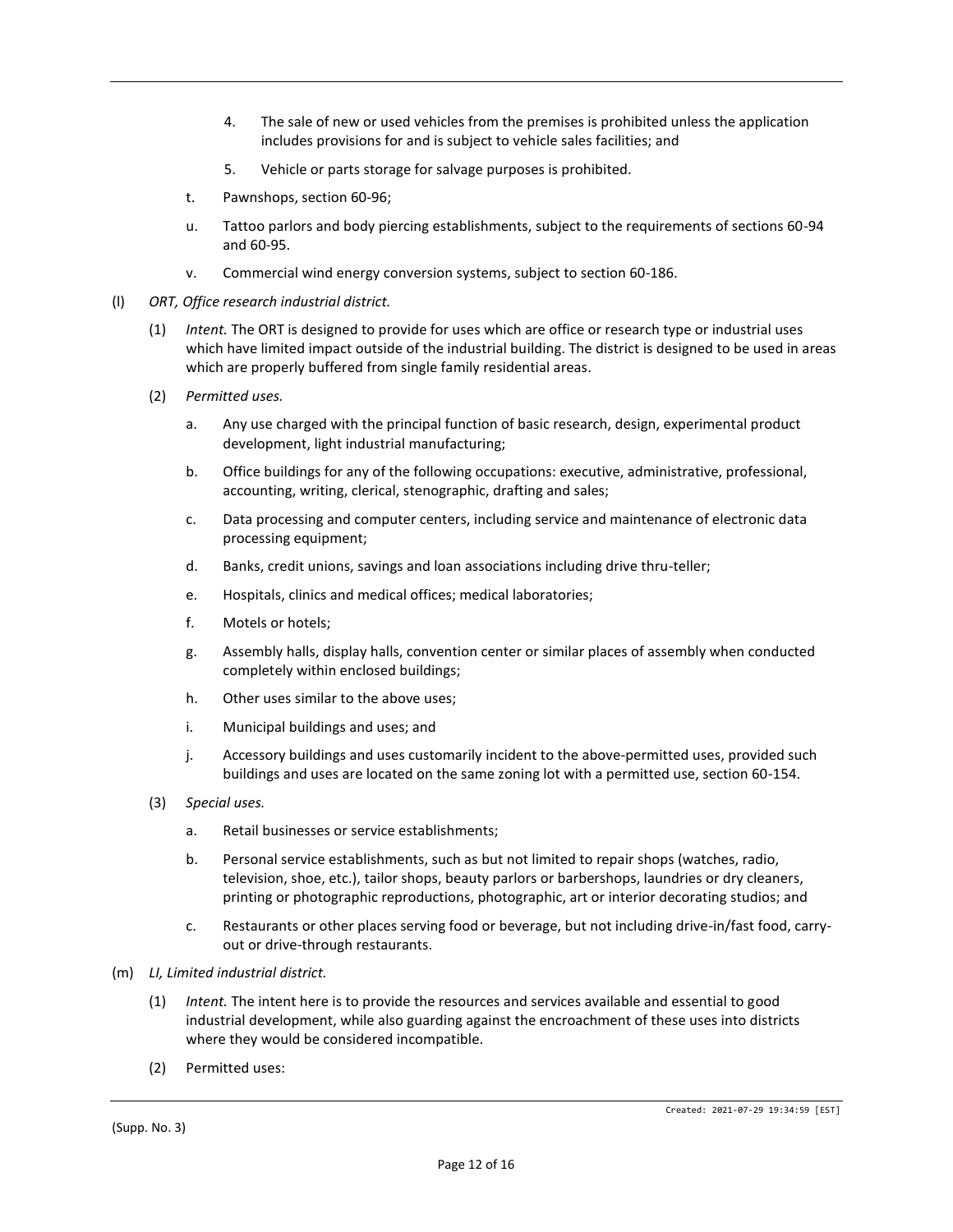- a. Wholesale establishments, warehouses, cartage business, and truck or rail terminals;
- b. Tool, die and machine shops;
- c. Manufacturing or processing of wood, concrete, cinder block and brick;
- d. Manufacturing of automotive parts, medical fabricating, assembly, and other manufacturing processes;
- e. Production, processing and packaging of such products as candy and baked goods;
- f. Recreational vehicles, storage yards;
- g. Contractor equipment and other material storage yards;
- h. Municipal equipment and material storage yards;
- i. Grower as that term is defined in this ordinance and in the Medical Marihuana Facilities Licensing Act, MCL 333.27101 et seq;
- j. Processer as that term is defined in this ordinance and in the Medical Marihuana Facilities Licensing Act, MCL 333.27101 et seq;
- k. Secure transporter, as that term is defined in this ordinance and in the Medical Marihuana Facilities Licensing Act, MCL 333.27101 et seq; [and]
- l. Provisioning centers and safety compliance facilities as those terms are defined in this ordinance and in the Medical Marihuana Facilities Licensing Act, MCL 333.27101 et seq.
- (3) *Accessory uses.*
	- a. Normal accessory uses and buildings to all permitted principal uses, section 60-154.
- (4) *Special uses.*
	- a. Municipal waste or water treatment facilities;
	- b. Manufacturing or processing of plastic, fabric, and synthetic specialty products;
	- c. Production, processing, and packaging of such products as cosmetics, toiletries and pharmaceuticals;
	- d. Wireless communication or cellular communication facilities and their towers, section 60-92; and
	- e. Child care centers, section 60-86.
	- f. Auto, truck, construction and farm vehicle or equipment sales and repair, subject to the provisions of section 60-97.
	- g. Commercial wind energy conversion systems, subject to section 60-186.
- (n) *GI, General industrial district.*
	- (1) *Intent.* The intent here is to provide a district whose location will permit heavy manufacturing types of use to best utilize essential public and private facilities and utilities.
	- (2) *Permitted uses.*
		- a. All permitted uses in the LI district;
		- b. Production, manufacturing, processing, and packaging of such products as cereals, dog foods, soft drinks, and distillation of grains and fruits;
		- c. Drop forges, heavy stamping and oil refineries;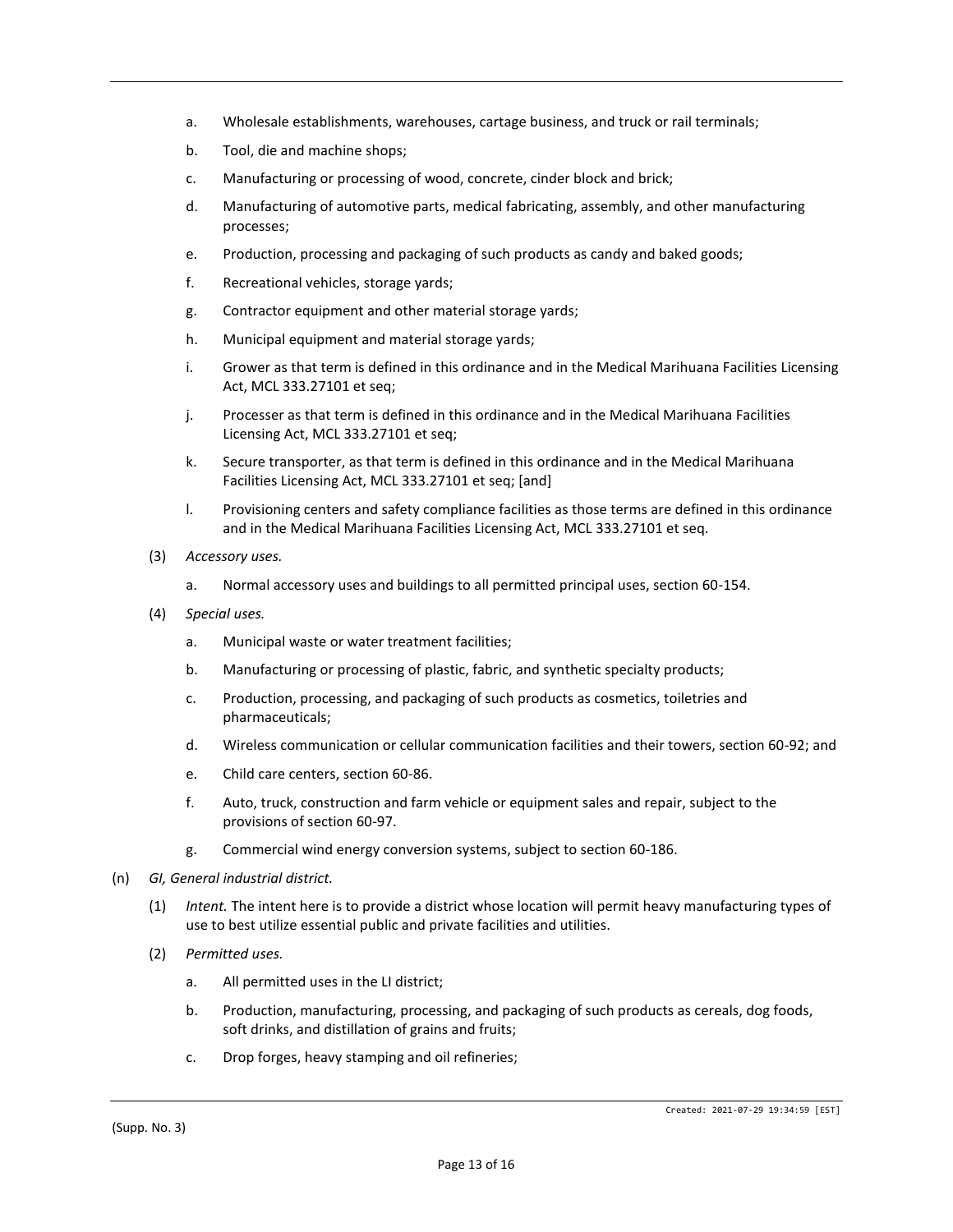- d. Lumber and planing mills;
- e. Municipal waste or water treatment facilities;
- f. Central dry-cleaning plants;
- g. Manufacturing or processing of plastic, fabric and synthetic products;
- h. Production, processing and packaging of such products such as cosmetics, toiletries and pharmaceutical;
- i. Grower as that term is defined in this ordinance and in the Medical Marihuana Facilities Licensing Act, MCL 333.27101 et seq;
- j. Processor as that term is defined in this ordinance and in the Medical Marihuana Facilities Licensing Act, MCL 333.27101 et seq;
- k. Secure transporter as that term is defined in this ordinance and in the Medical Marihuana Facilities Licensing Act, MCL 333.27101 et seq; [and]
- l. Provisioning centers, and safety compliance facilities as those terms are defined in this ordinance and in the Medical Marihuana Facilities Licensing Act, MCL 333.27101 et seq.
- (3) *Accessory uses.*
	- a. Normal accessory uses and buildings to all permitted principal uses, section 60-154.
- (4) *Special uses.*
	- a. Salvage yards and used material storage, section 60-90;
	- b. Tanneries, slaughterhouses, stock yards, or soap factories; and
	- c. Wireless communication or cellular communication facilities and their towers, section 60-92.
	- d. Sales and repair of trucks, mowing equipment, recreational vehicles, construction equipment and farm implements.
	- e. Retail sales of landscape materials, building materials and similar products; and equipment rental.
	- f. Commercial wind energy conversion systems, subject to section 60-186.
	- g. Child care centers, subject to section 60-86.
- (o) *SR, Storage restricted district.*
	- (1) *Intent.* The intent here is to provide a district which would act as an acceptable buffer between industrial manufacturing and business or residential uses. The district would provide for enclosed manufacturing or commercial storage facilities, which would be of a low noise and low traffic use.
	- (2) *Permitted uses.*
		- a. *Industrial, commercial warehouse storage facilities.*
			- 1. All storage shall be confined within an approved structure. No outdoor storage will be allowed; and
			- 2. No highly hazardous uses as defined by the city building code.
	- (3) *Special uses.* Special uses shall not be applicable to this district.